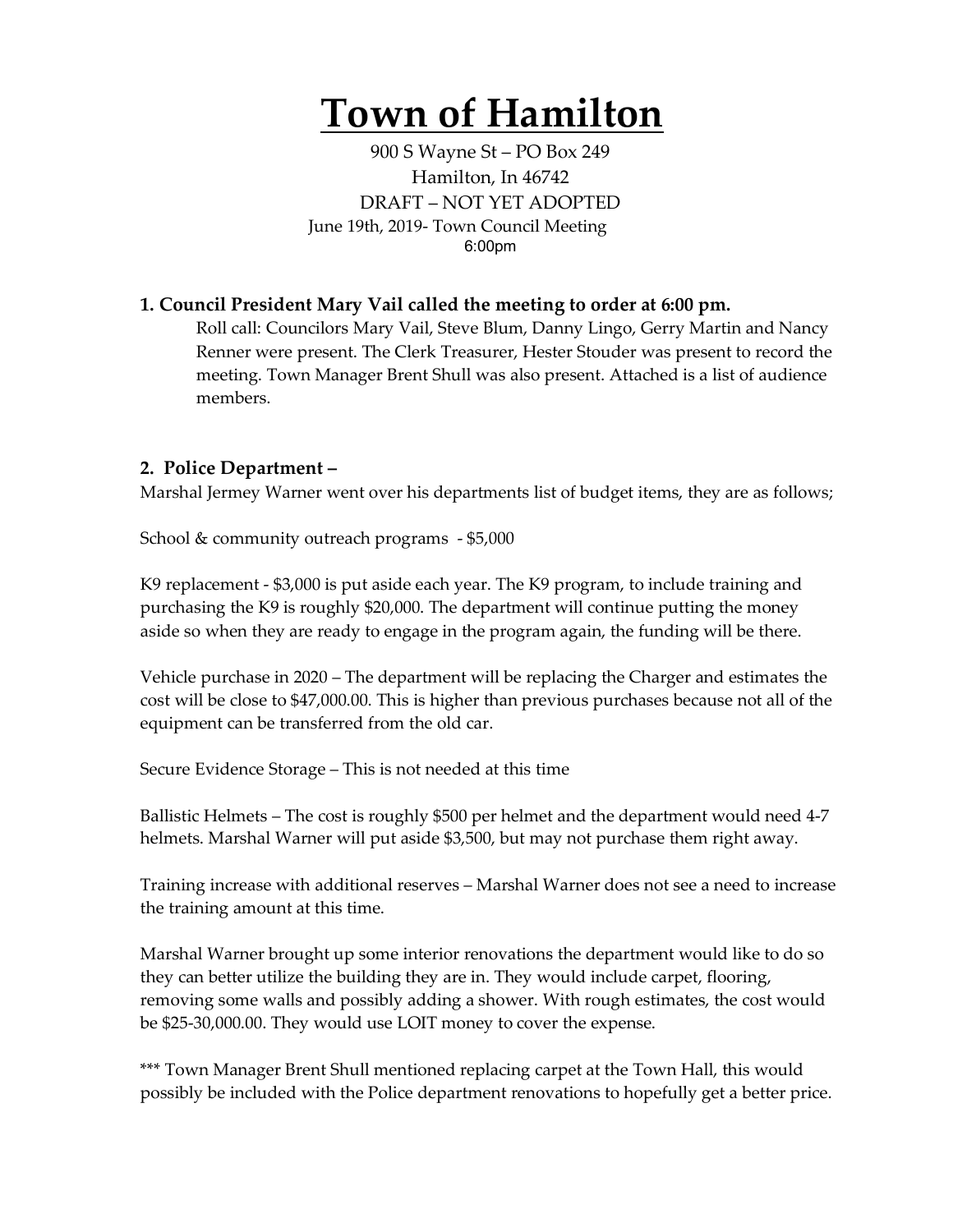## **3. Street Department –**

The Street department went over their list of budget items, they are as follows;

Mower trade in - \$3,000

Road Priorities – A list is attached and will be discussed in more detail when the 2019 Community Crossings Road Projects are completed.

Drainage – \$5,000

Sidewalks – The Council would like to see sidewalks back in the budget with Wayne street as a focal point. They agreed that nice, clean sidewalks speak volumes about a community and would like Brent to see what can be done with the east side of Wayne Street. Due to the power lines and uneven terrain they would like this area to be a starting place. Because the west side of the road has newer 5' sidewalks, they would even consider removing sidewalks on the east side to allow more room for golf carts. Brent will get costs around for several different options and update the Council accordingly.

Maintenance for roads – Mark will be able to provide these numbers once the current road projects are complete.

Striping/Signs - \$5,000

Salt Needs - \$15,000

Equipment – The mid-sized dump truck is being replaced in 2020 with a cost of \$180,000. It will include a sander, plow and dump bed. They will keep the older truck as a brush truck.

*\*\*\* Council woman Nancy Renner said she is part of a program that may provide a discount on the truck. Mark or Brent will get her the information to see if the discount would apply.* 

Employee – keep part time or look at full time – Mark would like to keep the part time employee

Roof on Street Department Garage – Mark got estimates on replacing the roof for budget purposes. The cost is estimated to be \$20,500.00. Because Mark would like to replace it with steel, he would like to budget \$25,000.00.